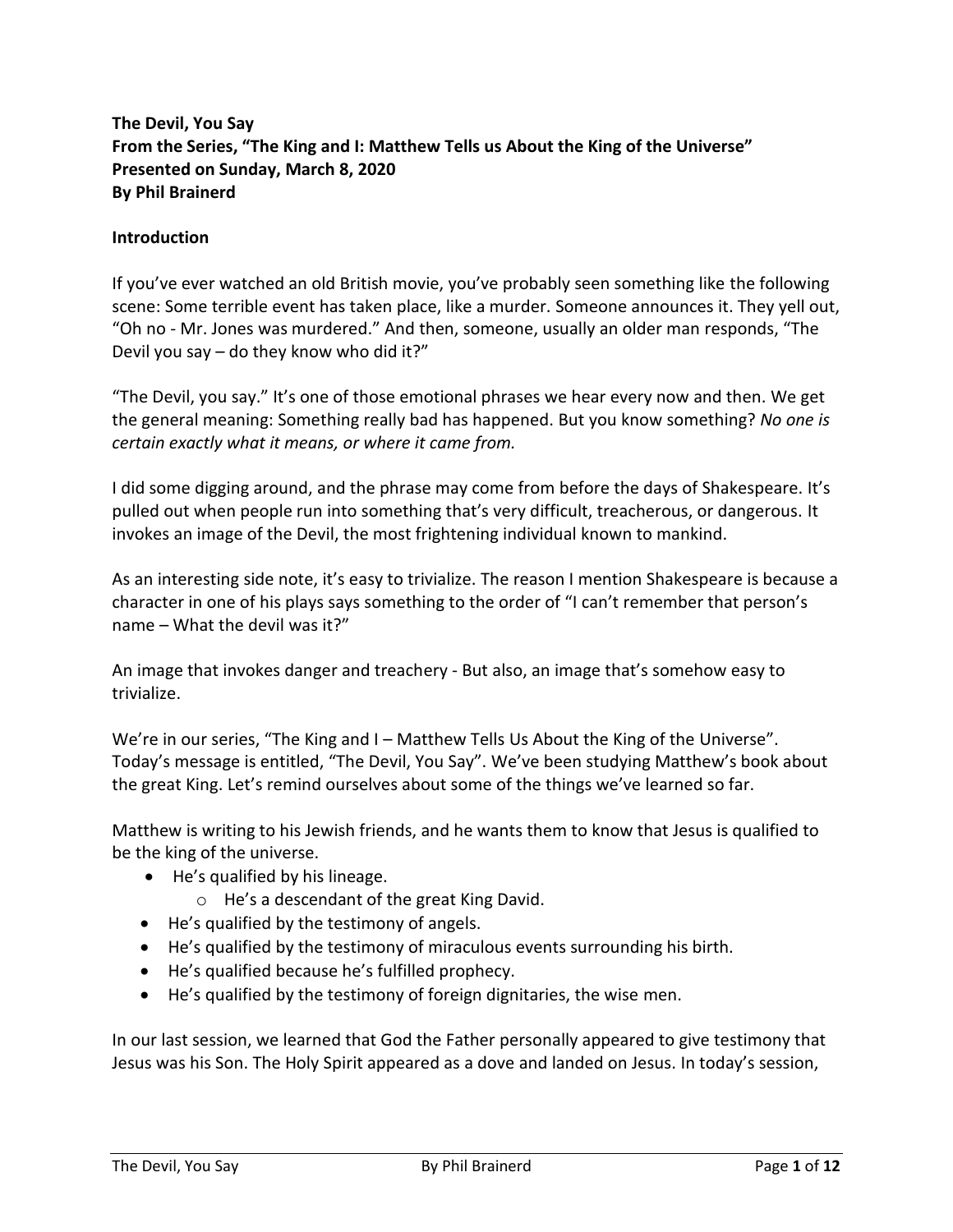

we're going to learn about something else that qualifies Jesus to be the great King. *The best Kings can do battle with the enemies of their people. The best kings can decisively win.*

The Human Race has a great enemy. He is powerful, treacherous, and dangerous. He is known as the Devil. He is serious and not to be trivialized. Today, we will learn that Jesus is qualified to be the great king because he can do battle with our greatest enemy - and he can win decisively. If we can learn the principles in today's message, we will have the tools we need to win over our greatest enemy - and win decisively.

Before we can dig into today's passage, we need to review a few more things that we learned about Jesus last time. When Jesus was baptized, we're told that all the members of the Trinity were present. The Holy Spirit descended in the form a dove. Then the Father spoke. He said: "This is my Son, whom I love; with him I am well pleased." (Matthew 3:17)

We learned something about Jesus in that statement. The members of the Trinity have been around long before the creation of our universe. They always pleased each other. They always loved each other. But, this statement pointed out something more. We learned that the business of being "pleasing" to God often involved the action of sacrifice. When an animal was offered as a sacrifice to God, and if the sacrifice was correctly done with all the right elements, this was pleasing. So, when God said he was "well pleased" with his Son, he was including in this statement the fact that his Son would be the perfect sacrifice for sins. Recall that John the Baptist identified Jesus as "… the Lamb of God, who takes away the sin of the world" (John 1:29)

What would it take for Jesus to be the ultimate, perfect sacrifice for our sin?

- He would need to be sinless Jesus would have to live a perfect life.
- He would have to be obedient to every command that is given to all of us.
- He would have to be associated with us.
- In order for that to happen, he would need to use the resources that are available to us when we face temptations.
	- $\circ$  This was done symbolically through baptism, but Jesus then went on to live this out in the real world.

Let's pick up where we left off last week. Picture this:

- Jesus has just been baptized by John.
- He comes up out of the water and sees this amazing vision of the Trinity coming together.
- The Father and the Holy Spirit testify officially that Jesus is the Son of God the great King.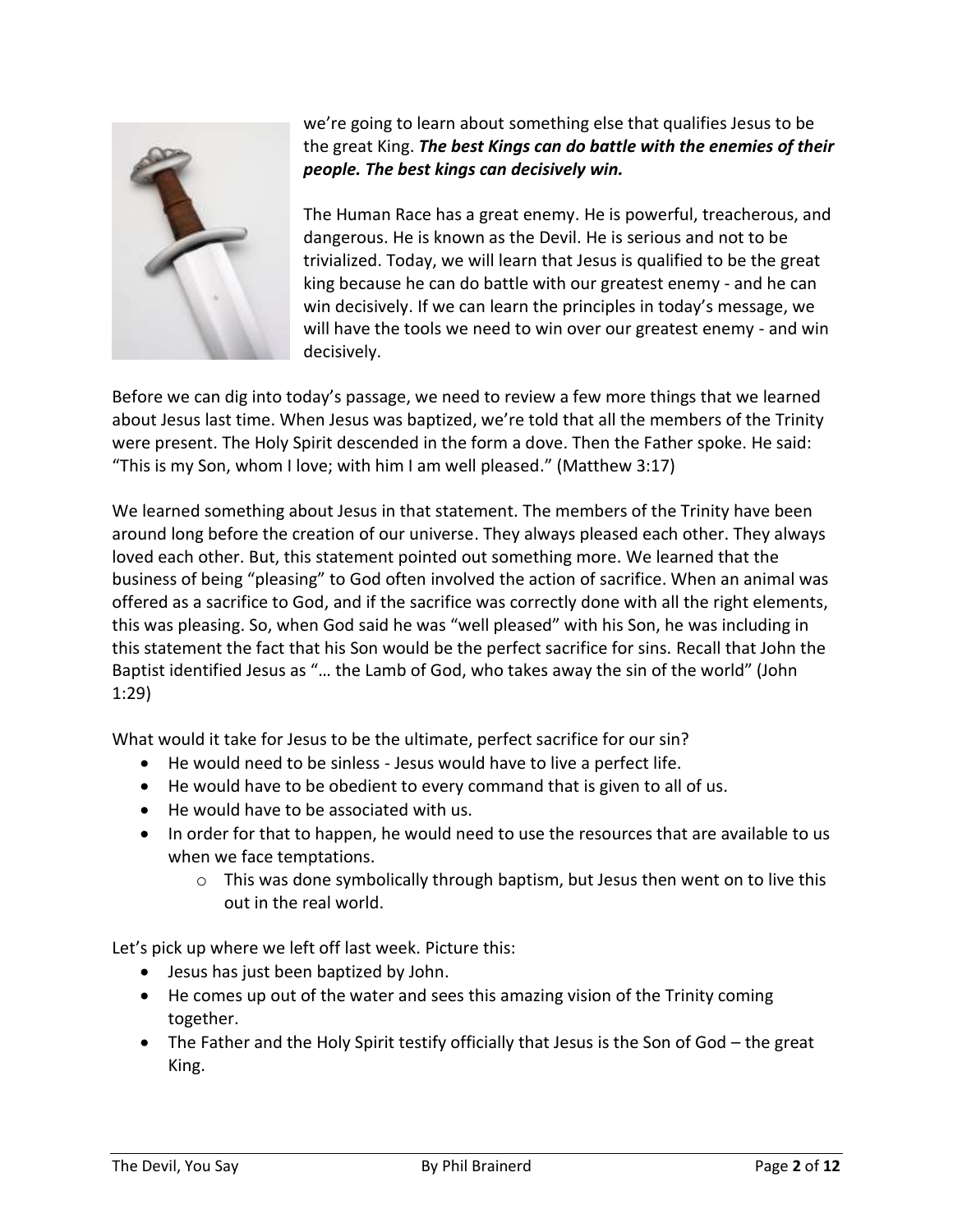With all of this, we're ready to dig into today's passage.

Then Jesus was led by the Spirit into the wilderness to be tempted by the devil. (Matthew 4:1)

Right after Jesus is baptized, right after the heavens are opened and the Trinity appears, Jesus is led by the spirit into the wilderness. There are three important things about this statement.

1) Jesus was led by the spirit.

2) He was led into the wilderness

3) The purpose of this episode it to be tempted by the devil.

Let's look at those three things individually.

#### **1) Jesus was led by the Spirit.**

We mentioned that when Jesus went through life, he would use all the resources that are available to us. One of those resources is the Holy Spirit. We're told a lot about the Holy Spirit in Scripture, but there are two things that we need at the moment:

- We can ask him to lead us.
- If we don't know how, we can ask him to teach us.

Here's what the Apostle Paul said to the Romans: "For those who are led by the Spirit of God are the children of God." (Romans 8:14) Jesus was led by the holy Spirit. You can be, too. And then the Apostle John tells us: "But the Advocate, the Holy Spirit, whom the Father will send in my name, will teach you all things and will remind you of everything I have said to you." (John 14:26) You say, "I don't know how to be led by the spirit". *If you don't know how to be led by the spirit, ask him to teach you.*

#### **Next, Jesus was led up into the wilderness.**

There's that word *wilderness* again. We spent some time with this a few sessions back. For now, let's be reminded that a disciple of Christ knows the place of wilderness in the Christian life. We need times when we can be away from the noise and distractions of life. That can be a prayer closet where we go often. Or, it can be a longer period of time further away at a park or retreat center.

In this instance, Jesus is led to a very isolated wilderness. The Jordan was wilderness, but at least there was water. There was likely at least some vegetation; a tree here and there. Also, there were other seekers looking for a deeper understanding of faith by listening to John the Baptist.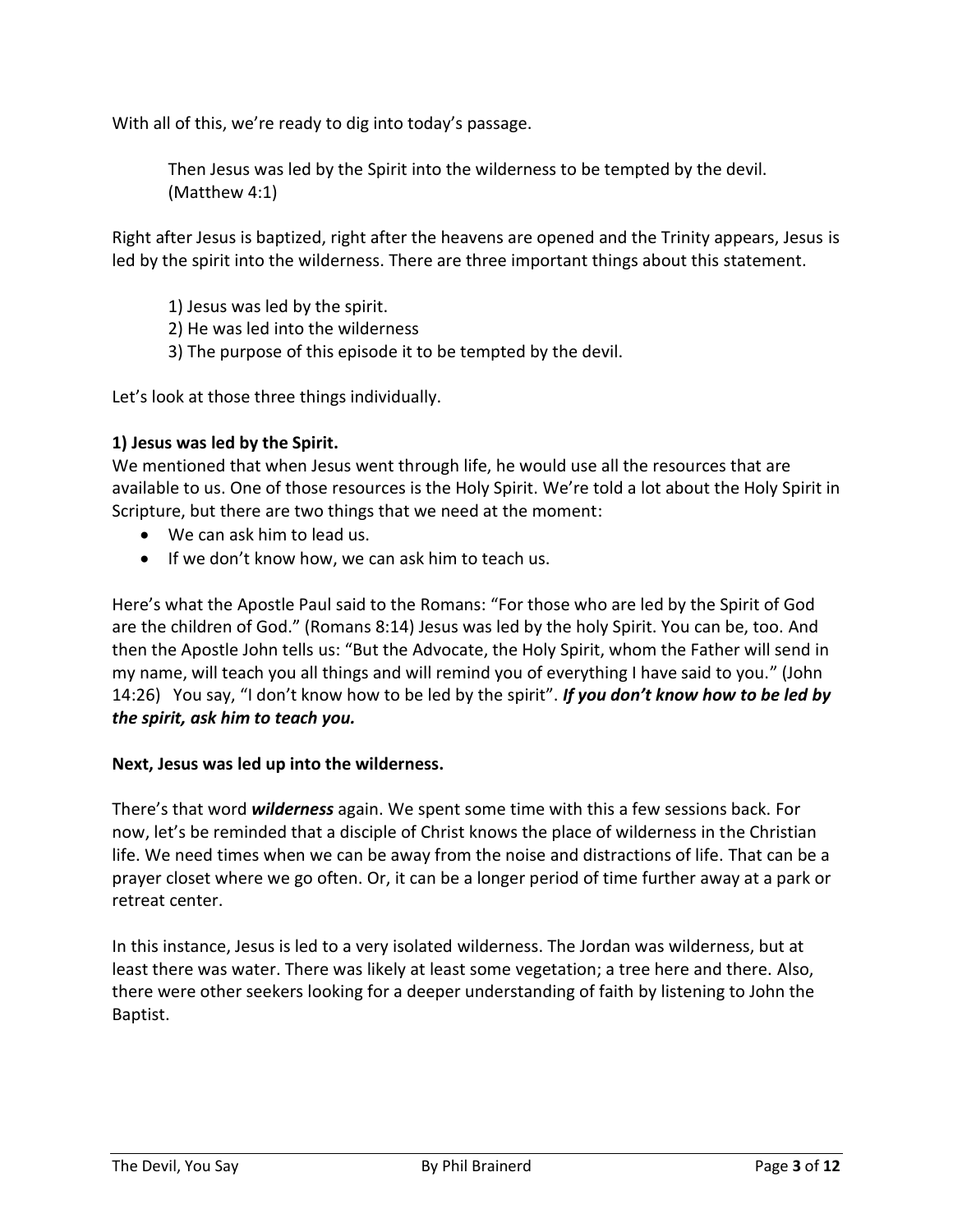Here, we're told Jesus is led *up* from that wilderness. If you go up from the Jordan, you're in the mountains near the Dead Sea. The mountains near the dead sea are dry, desolate, inhospitable, and lonely. We'll learn in a moment that Jesus spent 40 days and nights there. During that time, he had only the Holy Spirit and his Father. In this episode, we are reminded that, *the tougher the trial, the more we need time alone with God*. Jesus needed to prepare for an intense trial, followed by three years of public ministry. For that, he needed a lot of time alone with God.



# **Finally, the purpose of this episode is for Jesus to be tempted by the devil.**

The Greek word that we translate here as "tempt" can have two meanings.

1) One is "test". Students know all about this. You study a subject, or you learn a skill, and you find out if you're proficient in what you've learned. This happens all the time. We'll note that this is only appropriate for teachers as a form of helping prepare students for the disciplines of life. At its best, testing is for the benefit of the student more than anyone else. Through testing, we find out:

- Have you learned what you need?
- Do you need to go back and try again?

It's much better to find out on a paper test than in real life, where you might hurt someone or get fired from your job.

2) The word can also mean "tempt". Here, the goal is more devious. Tempt is what the Devil does. The idea is that the tempter *wants* the person who is tempted to fail. The tempter wants to hurt and cause pain. It's interesting that both perspectives are at play here. The Devil certainly wants to hurt. But the Father, who allows Jesus to go through this, is confident that his Son will pass.

Sometimes, this comes into play for a disciple of Christ.

2 Consider it pure joy, my brothers and sisters, whenever you face trials of many kinds, 3 because you know that the testing of your faith produces perseverance. 4 Let perseverance finish its work so that you may be mature and complete, not lacking anything. (James 1:2-4)

It's very important to understand this distinction. Sometimes, God allows us to go through *tests*. He allows us to be placed in situations designed to stretch us. He does so because he has something good to give us at the end of the test. However, God never *tempts us*. Sadly, the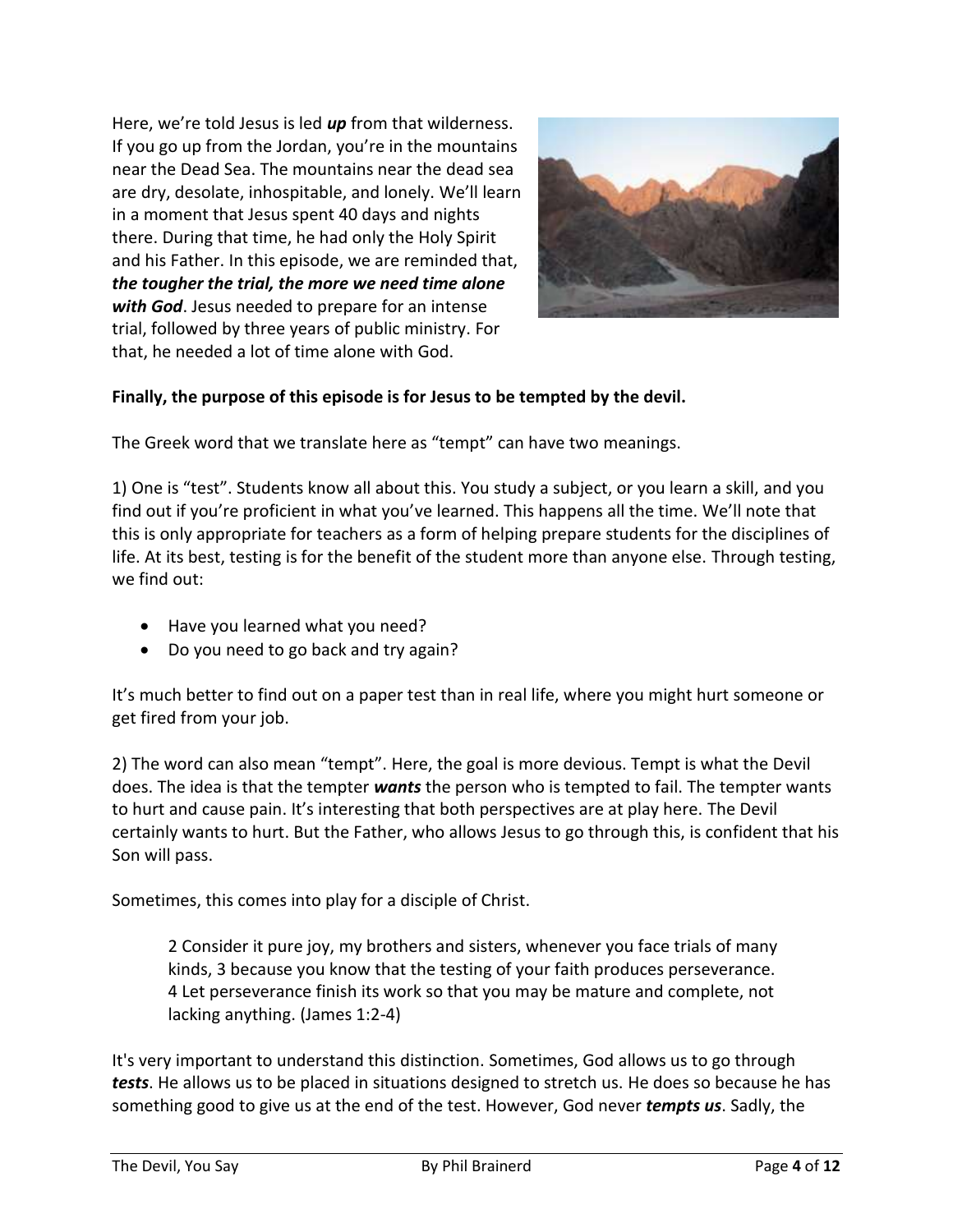Devil is all too happy to subject us to tough and painful situations that he believes will cause us to fail in such a way that we'll be hurt. God allowed his Son to be placed in a very tough situation.

Let's summarize this:

Jesus was led there by the Spirit.

• We too need to be led and taught by the Spirit.

God prepared his son with extensive time in the wilderness.

- We too, need to understand the importance of wilderness.
- Finally, the purpose of this episode was to allow Jesus to be tempted.

God did this because there was something good at the end of the test.

- This is sometimes true for us, too.
- That's why we need to learn the principles we're studying today.

Having learned all of this, let's look at the nature of the temptation that Jesus endured. Let's start by reviewing how the Devil works. Since we've been together, we've looked at this topic a few times. We've looked at it from two different perspectives.

#### **Perspective 1**

We saw the first perspective in the Garden of Eden. Let's go back to that story in Genesis 3.

Now the serpent was more crafty than any of the wild animals the Lord God had made. He said to the woman, "Did God really say, 'You must not eat from any tree in the garden'?" (Genesis 3:1)

The Devil, here in the form of the serpent, was crafty; He was clever and deceptive. Here's an important point: If you learned about the Devil only through Hollywood films, you would think that the Devil's appearance is the worst thing about him. That's not the case. What makes the Devil dangerous is his *words*. He's crafty. God told Adam and Eve they shouldn't eat from the tree of the knowledge of good and evil. The Devil asks, "Did God *really* say, 'You must not eat from any tree in the garden?'" In other words, *the Devil wanted Adam and Eve to doubt God's Word*. He did this here by misquoting God. God didn't say that all the other fruit was bad. Just the fruit of the one tree.

Let's read on the Genesis.

2 The woman said to the serpent, "We may eat fruit from the trees in the garden, 3 but God did say, 'You must not eat fruit from the tree that is in the middle of the garden, and you must not touch it, or you will die.'" 4 "You will not certainly die," the serpent said to the woman. (Genesis 3:2-4)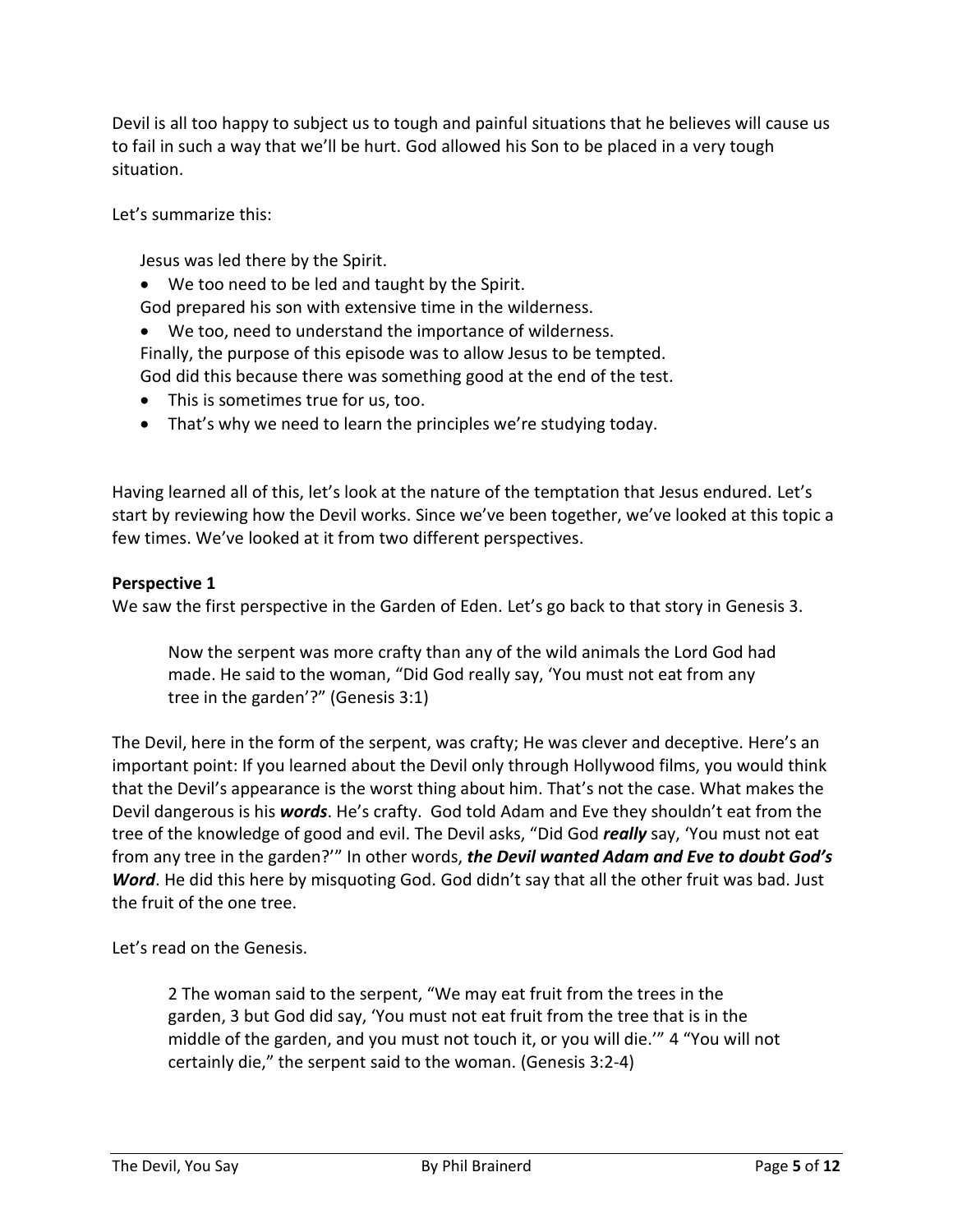So, God warned Adam and Eve. He said that, if they ate from the one tree, they would die. The Devil says, "Not going to happen". In other words, *the Devil wanted Adam and Eve to doubt God's power*. According to the Devil, God says things that will never come to pass.

Let's read on.

"For God knows that when you eat from it your eyes will be opened, and you will be like God, knowing good and evil." (Genesis 3:5)

Here the Devil is suggesting there are good things that God is withholding from Adam and Eve. "Why, if you eat that fruit, Adam and Eve, you could have all the things God has – he must be holding back! If you eat, you can be like God", or so the Devil says. So, *the Devil wants Adam and Eve to doubt God's character*. He wants them to doubt that god is God, and to doubt that he loves them.

To summarize, the Devil wanted Adam and Eve to doubt:

- God's Word
- God's power
- God's Character (his goodness and his love)

Here's what's most tragic about this episode: T*his was all a pile of lies*. God has just created a whole world and given it to Adam and Eve. He spoke with them all the time. He displayed fantastic shows of power. He clearly loved Adam and Eve and wanted to give them the most wonderful things in his creation. He just wanted to give them those things at the right time. When they were ready.

Here they were, Adam and Eve, in the middle of a beautiful garden. It was filled with every evidence of God's Word, his power, and His character. It was filled with evidence of God's, goodness and love. But the Devil destroyed all that with just 3 lies.

So, that was the first perspective on the way the Devil works.

### **Perspective 2**

Here's the second one. It involves the things that many humans desire. It's what we all long for. I call them the five "Ps". They are:

- Prosperity
- Protection
- Pleasure
- Popularity
- Power.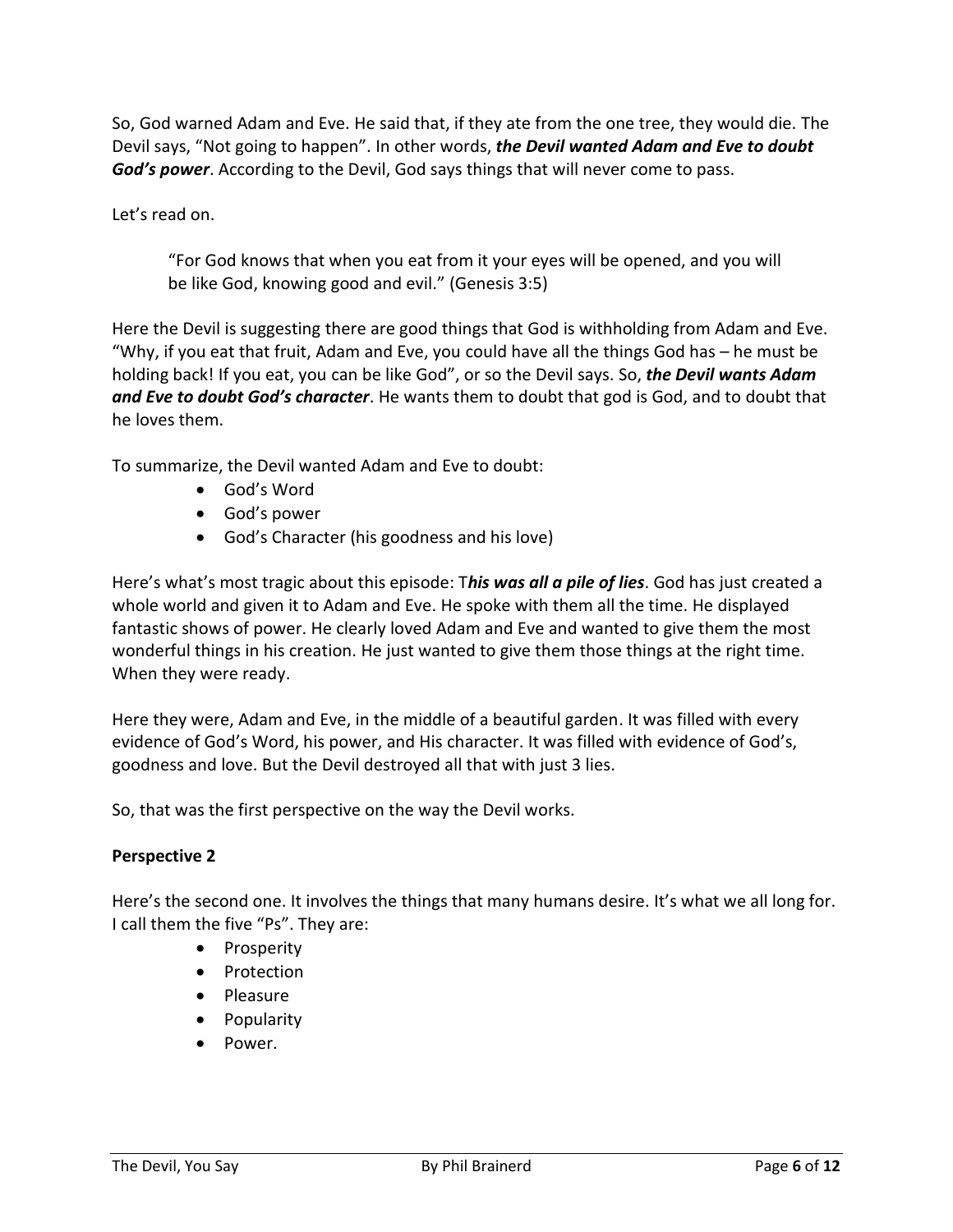We all want to be prosperous. We want money and success. Once we get those things, we want to hang on to them. We don't want anyone to take them, so we need protection. If we have those things, we can purchase pleasure on all levels. We can also be popular. We all want to be liked and even loved. And finally, we all like power.

If that's too many "Ps", you can summarize with the words *Provision and Protection*.

- Who will give me what I want (Who will Provide)?
- Who will protect me so that I can hang onto those things?

Often times, people want these things, and they think it's God's job to provide them. If God doesn't give them to us, then we start to listen to the other voices, the idols of the world. We listen to the voice of the Devil, who is happy to tempt us.

So, that was a quick summary of the way the Devil works. Here are two important notes:

- First, these temptations often come in packages, just as they did for Adam and Eve.
	- o It wasn't just one temptation that made them fall.
- The Devil has been working this way since the Garden of Eden.

Now that we've covered the way the Devil works, let's see how he applied the tactics to Jesus, the Great King.

### **Temptation 1: Bread**

2 After fasting forty days and forty nights, he was hungry. 3 The tempter came to him and said, "If you are the Son of God, tell these stones to become bread." 4 Jesus answered, "It is written: 'Man shall not live on bread alone, but on every word that comes from the mouth of God.'" (Matthew 4:2-4)

As part of the preparation for the temptation, Jesus fasted for 40 days and 40 nights. That's a long time. There are other times when the topic of fasting will come up as we work our way through the book of Matthew. We'll hit the topic in more detail then. Sadly, we don't have time right now - we're constrained by time to look at the big picture. For now, we will say that fasting can be a tool used to help of grow spiritually. Obviously, Jesus did it here. However, long fasts should be approached with great care. Please talk to me and/or do careful research if you're thinking about it.

Getting back to the story, we're told Jesus was hungry. That's being very concise. Jesus was no doubt *very* hungry. Hunger and other kinds of pain cause us to be vulnerable. So, when Jesus was at a very low point physically, that's when the Devil decides to strike. And, he strikes with a temptation related to the pain that Jesus was feeling.

As we said, the Devil often combines different types of temptations. He does that here. Recall that the last time we were reading about Jesus, he's surrounded by the other members of the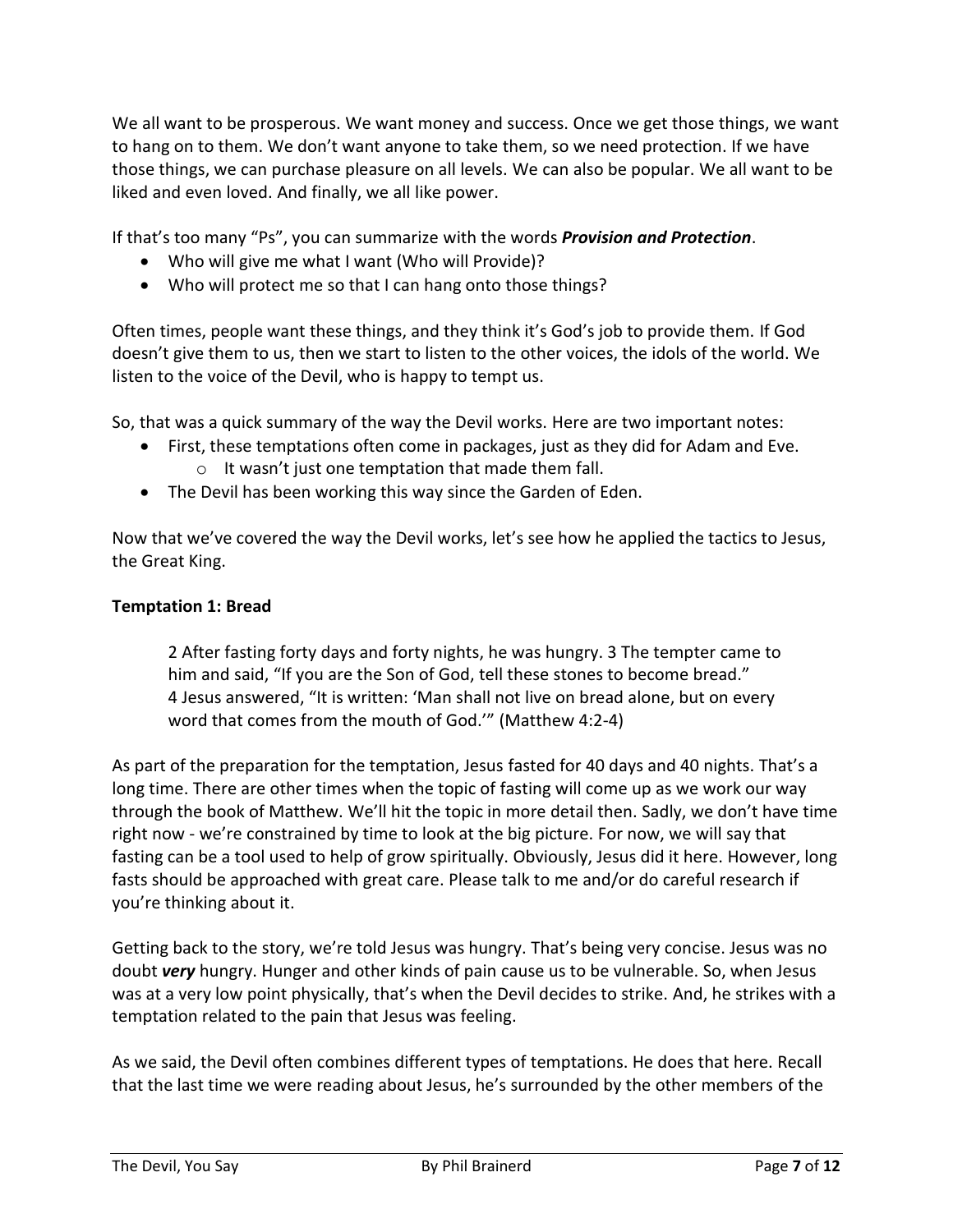Trinity. God the Father says, "This is my Son, whom I love; with him I am well pleased." So, Satan starts off with "Well, if you are the Son of God…"

What kinds of things go with being the Son of God? Or, what might we think looking in from the outside? It seems like being the Son of God should mean great *privilege*. If you're the Son of God, you should be sitting on a throne enjoying the worship of Angels.

- You shouldn't be in need.
- You shouldn't be in want.
- You shouldn't feel any pain.

Or, so it would seem looking in from the outside. But here is Jesus, in pain – he's hungry.

It also would seem like being the Son of God would involve great power. You can call worlds into existence with a word. Forget bread – you could turn the stones into filet mignon. You could make it rain Hershey bars!

But recall, Jesus has a mission. His Father has asked him to do something as part of that mission. For whatever reason, he is commanded to be in a lonely, desolate place. And he's commanded to do something that makes him hungry. Jesus is to live a life of perfect obedience. *He is to live that life using the same resources that are available to any mortal.* This is important: If Jesus acts on his own, if he uses power that we humans can't use, he is no longer the perfect sacrifice for our sins.

Jesus is empowered and led by the same Holy spirit who is given to us. But he has another tool, available to you and me: He has the Word of God. And so, he answers: "*It is written,* Man shall not live on bread alone, but one very word that comes from the mouth of God."

Understand, Jesus could have said anything, and it would have become the Word of God. Instead, he has memorized the words available to him at the time. He said, "It is written..." This comes from Deuteronomy 8:3. Remember, Adam and Eve fell because they doubted God's Word. *Jesus not only believes God's word; he relies on it.* He calls upon it for help when he is tempted. We need to trust in God's Word and rely on it when we face temptation.

As a side note, we could also look at this from the "Five Ps". One of the temptations the Devil uses against us is the question, "Can God provide for you?" Today, that might be: "If you're a child of God, why are you concerned about paying the rent?" Maybe we need to memorize a verse like, "Man shall not live on bread alone, (or rent alone) but on every word that comes from the mouth of God." Always remember this: *If we're following the leadings of God's Holy spirit, God will provide.*

The Devil moves on to the second temptation.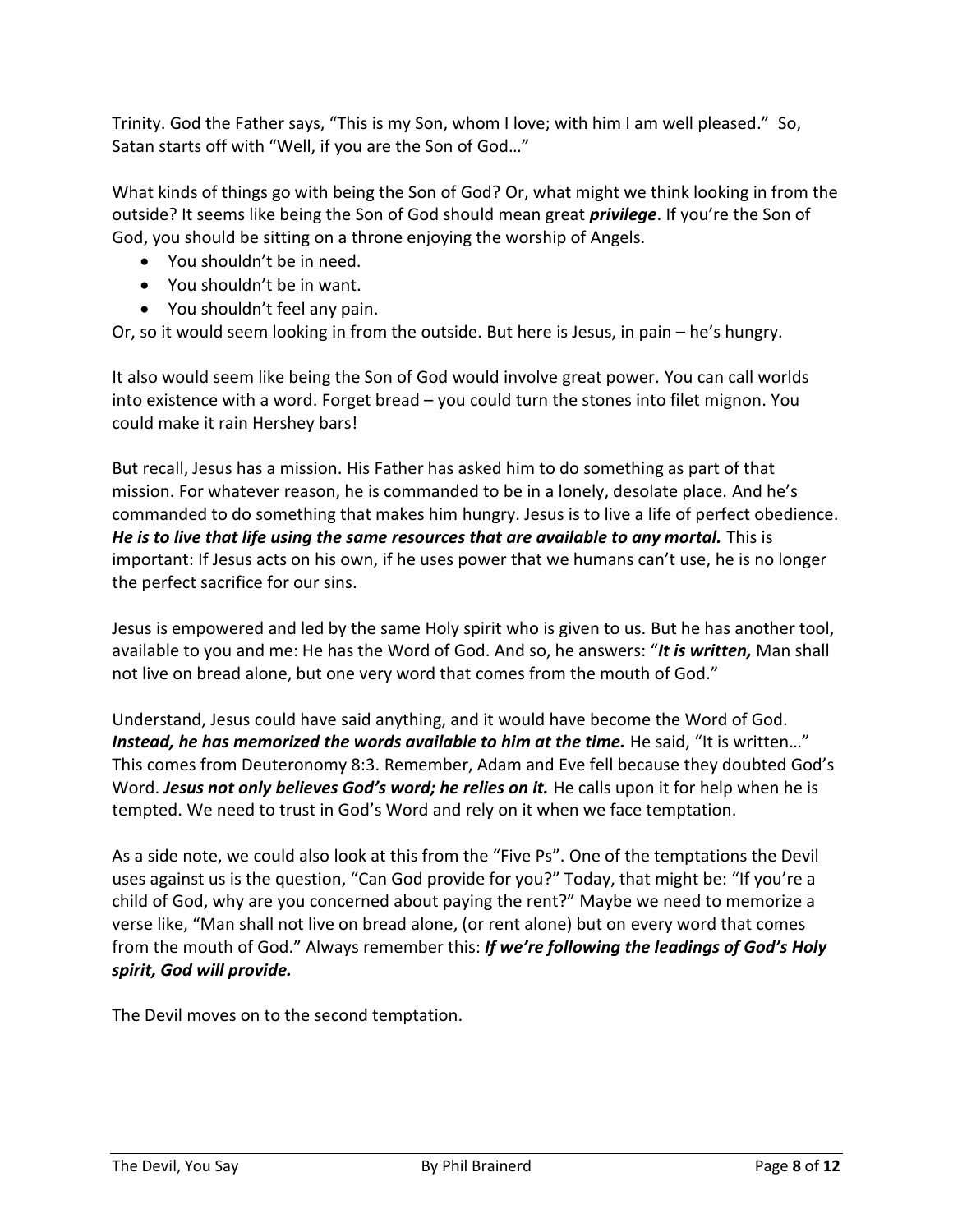## **Temptation 2: Falling**

5 Then the devil took him to the holy city and had him stand on the highest point of the temple. 6 "If you are the Son of God," he said, "throw yourself down. For it is written: "'He will command his angels concerning you, and they will lift you up in their hands, so that you will not strike your foot against a stone.'" (Matthew 4:5-6)

Recall the second temptation in the garden. God said something would happen. Adam and Eve would die if the ate from the tree. The Devil says it would not. So, the devil wanted Adam and Eve to doubt God's *power*. And recall the five "Ps". We all want *protection*.

Once again, we get a complex temptation. The Devil takes Jesus to a familiar site, the temple of Jerusalem. However, Jesus is taken to a viewpoint rarely seen by an average person. Historians say that great temple of Jerusalem was 150 feet high. If you were to fall off the highest point, that would hurt. One side of the temple was built over a neighboring valley. Falling off that point would be even further.

The Devil starts with the same taunt, "If you are the Son of God…" Here he's saying, "If you're so important to your father, surely what I'm about to say applies to you." He then says, "Throw yourself off - Let's see if the Father has the power to protect you." "Doubt God's Power" is combined with "Doubt God's Protection".

Then the Devil does something really scary. To support what he's doing, he misquotes Scripture. Again recall, he gets Adam and Eve to sin by misquoting Scripture in the garden. However, in the garden the Devil deliberately changed the wording of what God said. Here, he quotes directly. These words are a quote from Psalm 91:11-12. The words are all correct. However, the Devil twists the *intention* of the words. He's essentially saying: "OK Jesus. I can see that you trust God's Word. Good for you! I like this business of saying 'It is written'. I can do that, too. Let's give it a shot…"

So, he quotes a Scripture that gives a promise. The promise is this: God protects those who obey him.

Fortunately, Jesus sees through what the Devil is trying to do. Jesus is already trusting God to protect him. He wouldn't have followed the Spirit's leading into the wilderness is he didn't trust. Jesus spent the last 40 days in a place where he could fall off a high place at any moment. There would be no one to rescue him. Because he was following the commands of his Father, he already knew he was safe.

The Devil was asking for a show of power. He was asking for a test. Remember, it is only appropriate for teachers to test students - Never vice-versa. Over the next 3 years, these kinds of requests would be repeated numerous times by onlookers. Unbelievers would regularly say, "show us a sign" - Then we will believe you. Jesus never complied.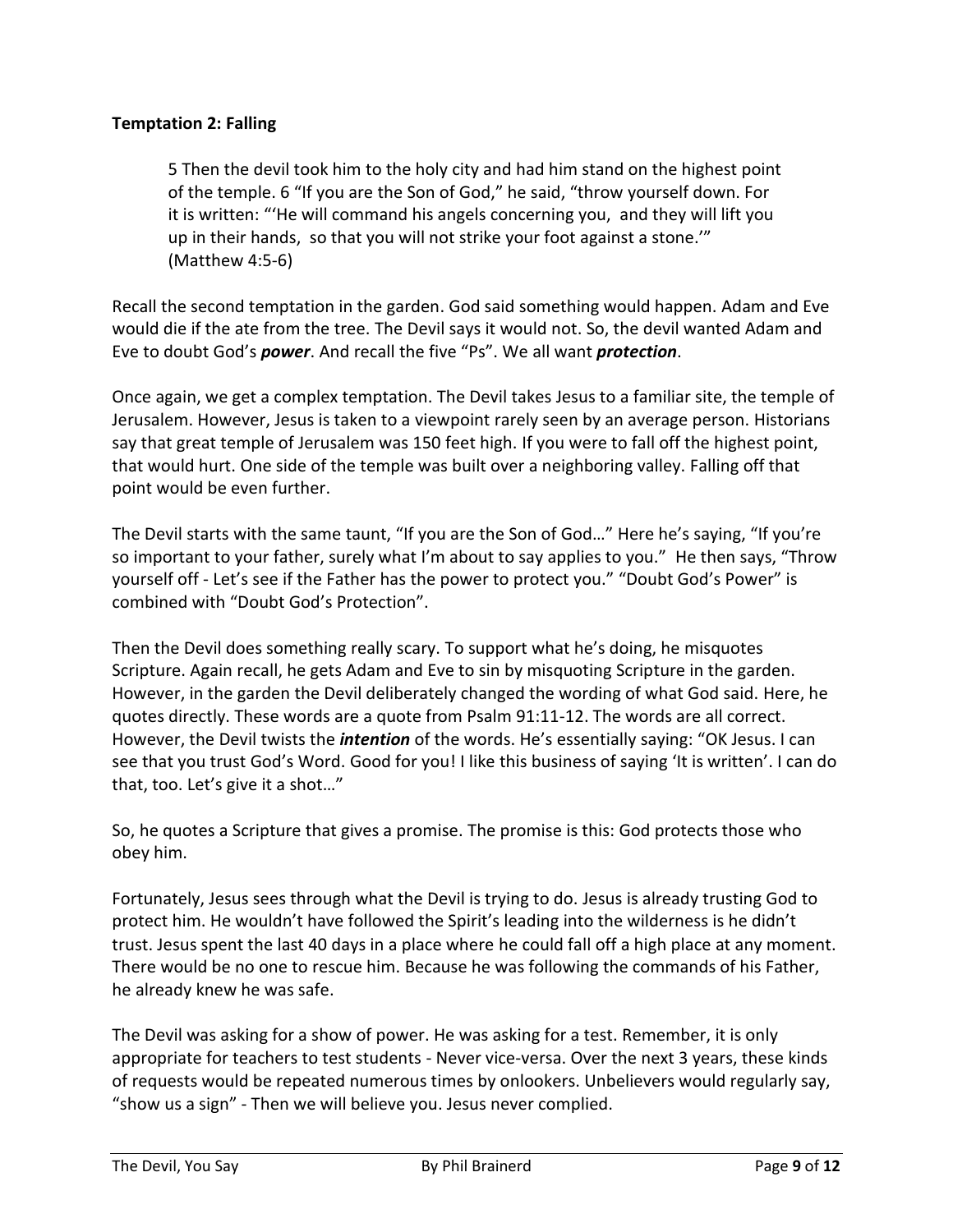Let's move on to the final temptation.

### **Temptation 3: Worship**

8 Again, the devil took him to a very high mountain and showed him all the kingdoms of the world and their splendor. 9 "All this I will give you," he said, "if you will bow down and worship me." 10 Jesus said to him, "Away from me, Satan! For it is written: 'Worship the Lord your God, and serve him only.'" 11 Then the devil left him, and angels came and attended him. (Matthew 4:8-11)

We no longer hear the taunt, "If you are God's Son". Now, we see the Devil come out in the open. He want's Jesus to stop serving his father and serve him. If Jesus is willing to do this, supposedly, the Devil will give him all the kingdoms of this world.

Jesus turns him down. Jesus could have merely said, "no". But, one more time, Jesus quotes Scripture: *For it is written:* 'Worship the Lord your God and serve him only.'" Jesus recognizes that serving his father is worth more than anything in creation. Pleasing his father is more important than anything. What would please his father most? The Father would be most pleased by Jesus presenting himself as the perfect sacrifice for the sins of the world.

Having passed all three tests, Jesus can do what is pleasing for his Father. Jesus can now dismiss Satan. He can now say, "Hit the road".

And you know what? Now, all of his needs are met.

- He is safe.
- He is fed what he needs to continue his mission.
- He is honored by angels.

Jesus passed these tests, and many more over the following three years. He eventually passes the test of the Cross. At the close of his earthly ministry, as he is getting ready to ascend to heaven, he shares these words: "All authority in heaven and on earth has been given to me." (Matthew 28:18) Jesus doesn't just have all the authority of this earth. He has all the authority of heaven, too.

What do we learn from all this?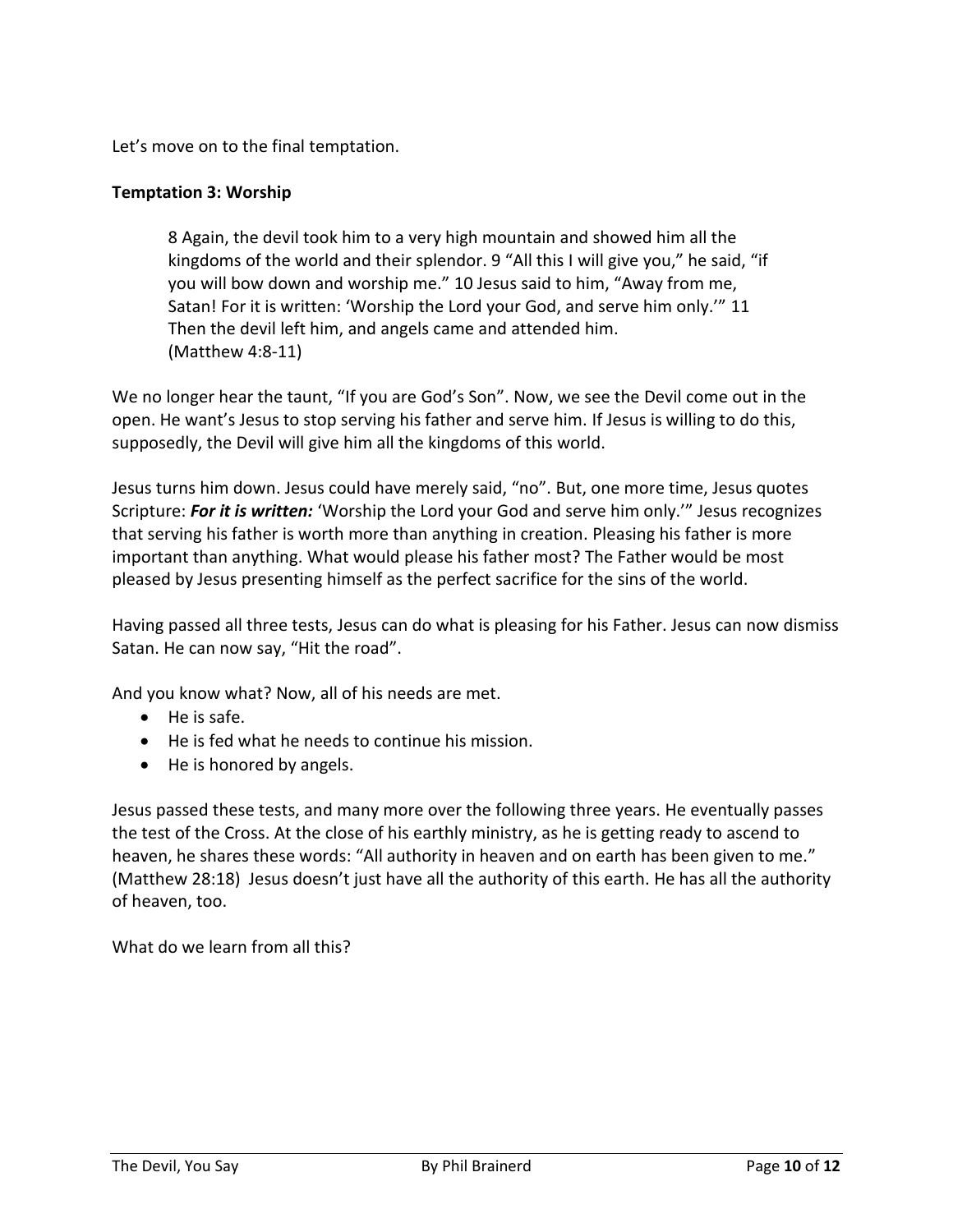# **Conclusion**

The Best king can do battle with the enemies of his people. And he can win decisively. Jesus is qualified to be the great King because he did battle with our greatest enemy, the Devil. And yes, he won decisively.

This is not just a nice story. Because Jesus did battle with our adversary and won, he can show us the way. We can have victory over our enemy. I order to do this, we need to understand the following principles.

Jesus was led by the Spirit.

• We need to be led and taught by the Spirit, too.

Jesus was led up into the wilderness.

- We need to learn the importance of wilderness; time alone with God.
- Jesus knew he was being tested.
	- We must understand that sometimes, we will be tested, too. God does it for our benefit
		- o He tests, as any good teacher.
		- $\circ$  The Devil tempts he wants us to fail.

The Devil has worked over the centuries the same way he worked in the Garden of Eden. He wants us to:

- Doubt God's Word.
- Doubt God's power.
- Doubt God's character (his goodness and love).

The Devil takes advantage of our deepest longings.

- We want the Five 'Ps': Prosperity, Protection, Pleasure, Popularity, And Power.
- We can summarize those into two words: Provision and Protection.

The Devil will try to tell us that God won't provide our needs.

• We need to trust that God will provide.

The Devil will tell us that we are alone and vulnerable in a scary world.

• We need to trust in God's protection.

And we must realize that, when doing Battle with the Devil, Jesus relied on resources that are available to us. In particular, he used God's Word. Friends, there is no substitute for reading the Word of God. There is no substitute for learning the Word of God. There is no substitute for being in church on Sundays as God's people learn his Word together. Finally, it's a very good idea to memorize verses and passages. Maybe the three that Jesus used in the passage we studied today would be a good start?